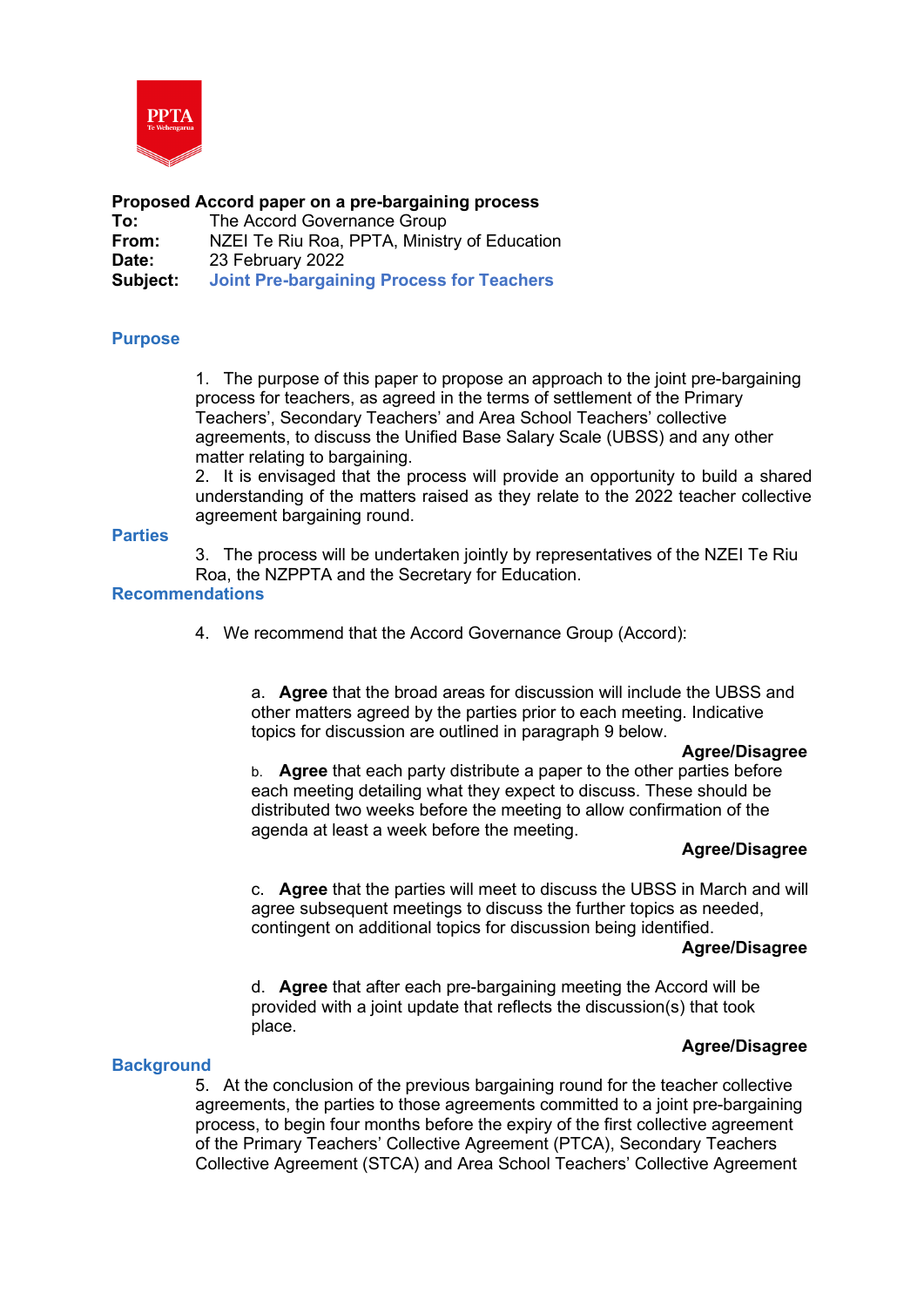

(ASTCA), to discuss the Unified Base Salary Scale (UBSS) and any other matter relating to bargaining.

## **Proposed commitment of the Parties**

6. It is noted that while a pre-bargaining process is distinct from formal collective agreement bargaining, the discussions give the parties an opportunity to raise issues and areas of interest in a forum that promotes open discussion and allows for consideration of a range of possible solutions.

### **Interest Based Approach**

7. An interest-based problem-solving approach has been used by the Ministry and NZEI Te Riu Roa to conduct pay equity discussions. The key steps to an interestbased approach include:

a. Defining the problem – parties gain a common, simplified understanding of the problem

b. Determining the interests – all parties outline their concerns, needs and interests under each issue

c. Development of options – parties develop a range of possible solutions that will resolve the issue

d. Selecting a solution – parties reach a solution that meets the needs of all stakeholders

e. Agreeing on the use of break out or group 'caucus' and when this would be appropriate 

8. The parties will consider how discussions could be approached using an interest-based approach where suitable.

### **Areas within scope of the pre-bargaining process**

9. The parties have agreed to enter this process to discuss the UBSS and any other matter relating to bargaining; the areas for discussion could include the following:

a. UBSS

b. Other matters including conditions, lessons from COVID-19 and bargaining in the COVID environment.

10. This is not intended to be an exclusive list and any party may propose further topics for discussion, acknowledging the focus of these discussions will be the teaching workforce.

11. The parties agree that the first meeting will be used to discuss the UBSS. Any subsequent meeting and the topics for discussion at those meetings will be based on the topics above with the specifics of the meeting to be determined by mutual agreement. Each party will circulate a paper prior to the meeting outlining the topics they wish to discuss, and an agenda agreed from here.

12. Each party will use their best efforts to circulate the paper two weeks prior to each meeting, and the agenda will be agreed one week before the meeting.

### **Communication**

13. The progress of pre-bargaining discussions communicated to each party's stakeholders should be through the usual processes and in accordance with the usual good faith obligations.

14. Our recommended approach is that at the end of each meeting the parties agree the aspects of the discussions can be released as media communications. The other parties should be provided with a copy of any media communications at least two hours before its release, and every reasonable effort to draw the communications to the other parties' attention should be made.